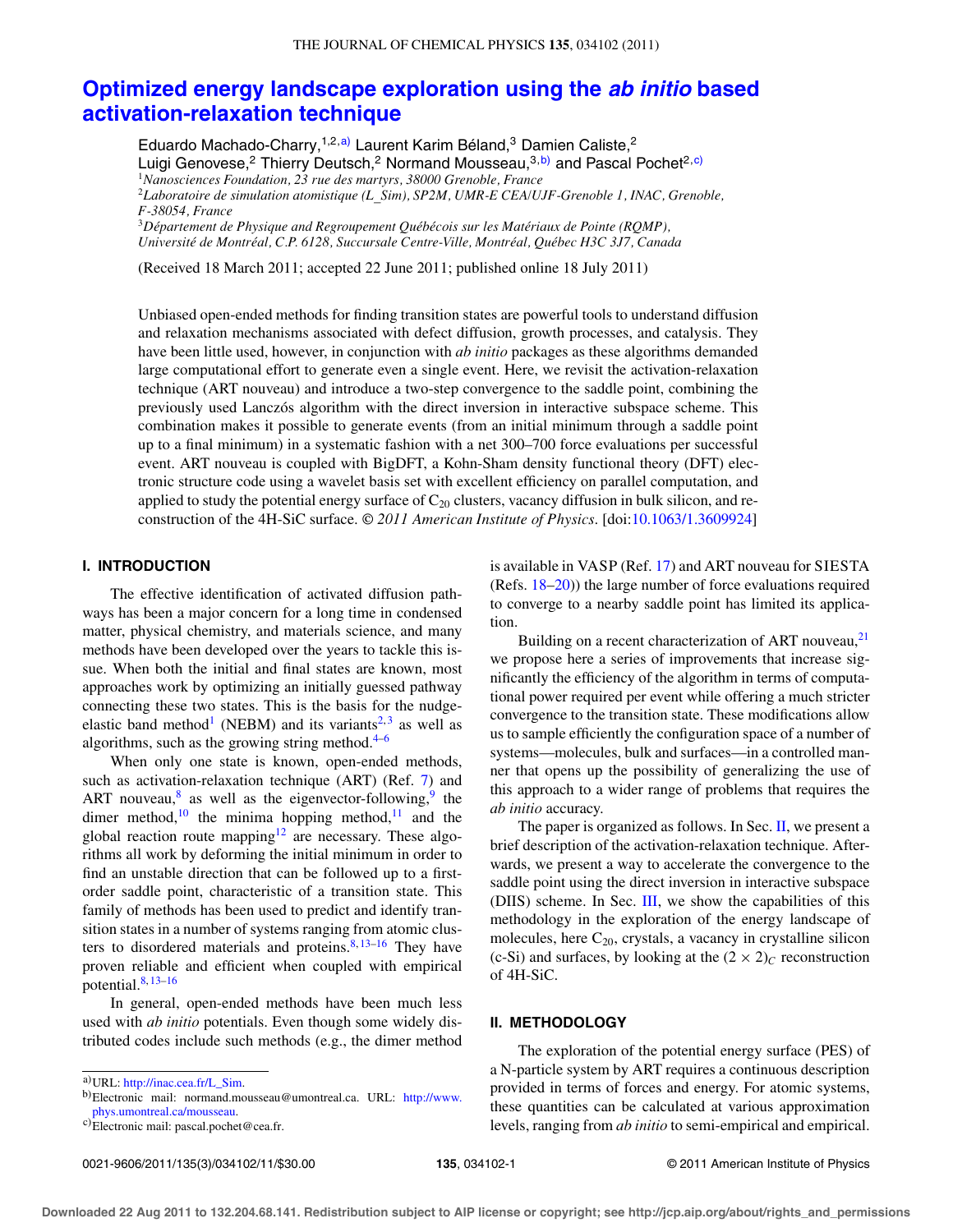While ART nouveau has been mostly used with empirical potentials,  $8, 13-15$  $8, 13-15$  $8, 13-15$  $8, 13-15$  a first integration with the SIESTA package[,18](#page-10-14) a local basis *ab initio* method, was proposed in 2004, following a similar implementation with the eigenvector-following method.<sup>[16](#page-10-12)</sup> Although SIEST-A-RT (Ref. [19\)](#page-10-18) proved sufficiently efficient for the characterization of vacancy diffusion in various systems,  $20, 22$  $20, 22$  $20, 22$  the number of force evaluations required in the original ART nouveau implementation remained too high for its systematic use in problems requiring a description at *ab initio* level.

In this paper, we present a more stringent implementation of ART nouveau, coupled with the recently proposed *ab initio* method BigDFT.<sup>[23](#page-10-20)</sup> This latter method uses a systematic wavelet basis set with high convergence properties, very good performances, and an excellent efficiency for parallel calculations including hybrid parallel architecture with graphic processing units  $(GPU)$ .<sup>24</sup> BigDFT is, therefore, very attractive for dealing with complex and large systems. Since we focus here on improvements to ART nouveau, we refer the reader to Ref. [23](#page-10-20) for a complete description of the BigDFT method.

Contrary to methods, such as basin-hopping, $25$  that sample very efficiently the configurations of complex systems, ART is a method for constructing trajectories on the energy landscape of activated systems, with not only minima but also transition states. Instead of following in detail the thermal fluctuations, it searches directly for transition states characterized as first-order saddle points in the energy landscape. This method was proposed by Barkema and Mousseau<sup>13</sup> and then refined by Malek and Mousseau as ART nouveau<sup>[8](#page-10-6)</sup> to ensure a controlled convergence to the saddle point. A recent characterization of its various parameters and a discussion on how to optimize the original algorithm can be found in Ref. [21.](#page-10-16)

An ART event can be summarized in three stages.

- (1) *Leaving the harmonic basin*: starting from a local minimum, the configuration is deformed along a direction chosen randomly in the 3N-dimensional space until the lowest eigenvalue of the Hessian becomes negative.
- (2) *Converging to a saddle point*: the system is pushed away from the initial minimum along the eigendirection corresponding to this negative eigenvalue, while the energy in the perpendicular hyperplane is minimized. The convergence is reached when the total force (parallel and perpendicular to the eigendirection) norm is below a given threshold. This is the transition state, a saddle point on the PES.
- (3) *Relaxation stage*: after pushing the configuration over the saddle point, the energy is minimized using any standard minimization algorithm.

At the end of each ART event the resulting configuration, which minimize the total energy, can be accepted or rejected according to a Metropolis criterion, based on the energy difference between consecutive local minima, as described in Ref. [7.](#page-10-5) If the new configuration is accepted, the next event is started from the new configuration, otherwise it is started from the previous minimum.

In its original implementation, ART nouveau uses the Lanczós algorithm for determining the lowest eigenvalue of the Hessian and its corresponding eigenvector necessary in its first two stages. Because of the recursive application of the method, it was shown that only 15–20 force evaluations provide an accurate value of the lowest eigenvalue,  $8,21$  $8,21$  without the necessity to compute and diagonalize at every step the 3N-dimensional Hessian, an  $O(N^3)$  operation.

In this implementation, we have taken advantage of the recursive nature of the Lanczós procedure even further. We have observed that from one ART step to the next, the direction of the eigenvector changes very little. In most cases, the old and new eigenvectors are almost collinear. We have therefore chosen to compute only 13–16 force evaluations (8–10 in an empirical potential description of the forces) at a time and to repeat this procedure iteratively until we obtain an eigendirection parallel to the previous iteration. Not only is this method faster than former implementations, it is more robust to quirks in the energy landscape. Finally, we note that even with this small number of vectors, the application of a Gramm-Schmidt orthogonalization procedure is necessary to limit ghost states.

In the next subsections, we show how to reduce systematically the number of force evaluations during the activation stage while converging with a much greater precision onto the saddle point.

# **A. Direct inversion in the iterative subspace**

The efficiency of the ART method is mostly dependent on the number of force evaluations required to successfully reach a saddle point. While numbers are often given for a single successful event, evaluation of the real costs requires taking into account both the average number of force evaluations needed to reach a saddle point and relax to a new minimum during a successful event and those lost in events that never converge onto a saddle point or never move to a new final minimum. It is necessary, therefore, to both minimize the number of force evaluations for reaching a saddle point and the fraction of failed events. When combined with the Lanczós algorithm, the DIIS method, proposed by Pulay,  $26, 27$  $26, 27$  $26, 27$  is a technique that allows us to improve considerably both of these aspects at the same time.

The DIIS is a widely used approach for accelerating convergence both in the electronic structure and geometry optimization problems. However, in its original formulation, the DIIS procedure is assured to converge to the closest critical point, which can corresponds to different situations, e.g., saddle points, shoulders, or minima as shown in Fig. [1.](#page-2-0) This nonunivocal behavior is a drawback in an energy minimum optimization process. Still, it can be turned into an advantage when one is interested in other critical points, a saddle point in our case, provided that DIIS is used with sufficient care.

In addition to its convergence properties, DIIS is also much less demanding that Lanczós in terms of force evaluation per step. While it is not possible to get away with much less than 15 force evaluations per step with the latter, DIIS demands only one, a crucial advantage when calculating the energy and forces is costly.

We propose thus a methodology combining both techniques to leverage the stability of Lanczós away for the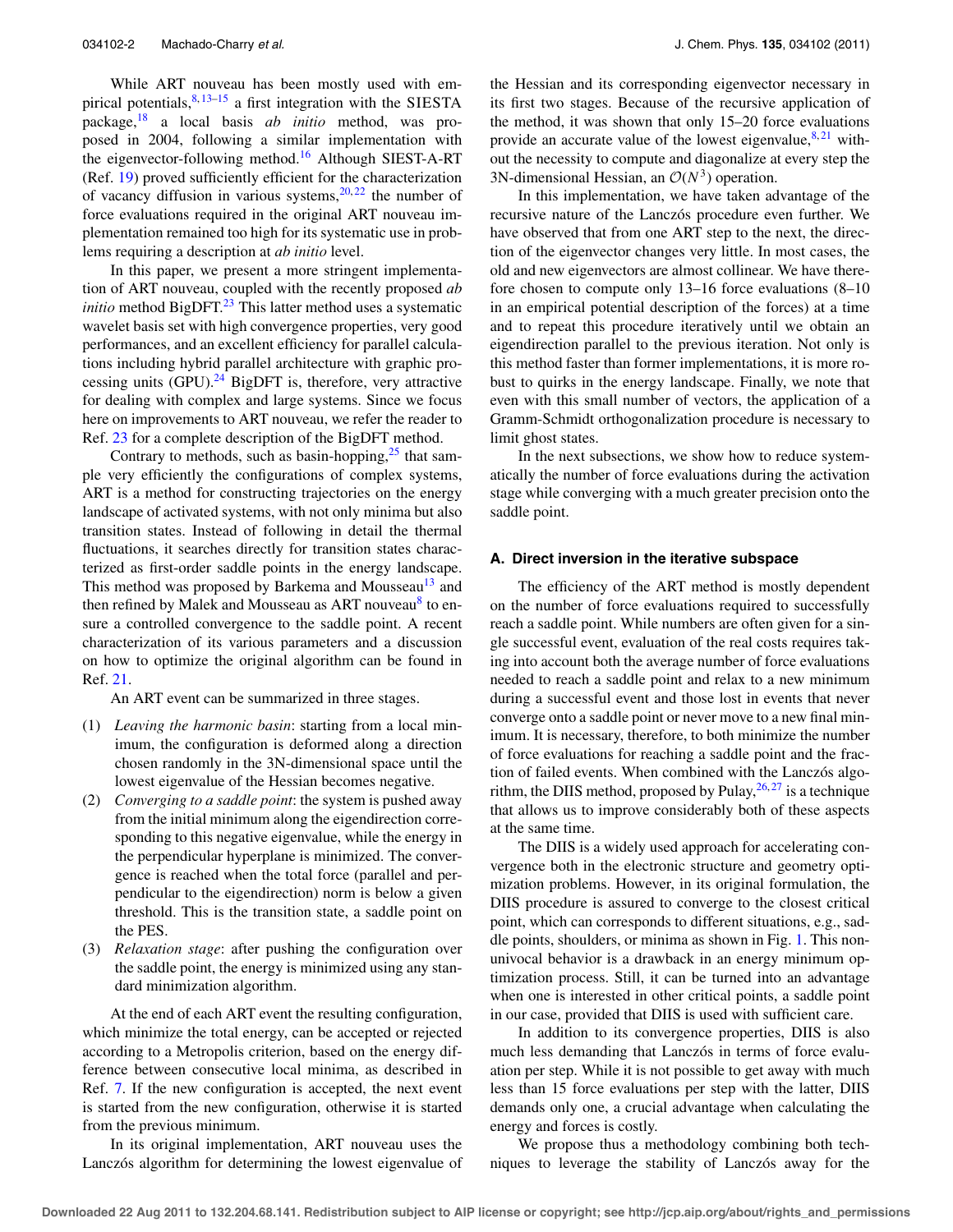<span id="page-2-0"></span>

FIG. 1. A potential energy curve illustrating all critical points on where DIIS can converge. Green and red circles, respectively, initial configurations and converged critical points.

saddle point and the efficiency of DIIS near it. More precisely, our current Lanczós approach is used to bring the system out of the harmonic minimum and along the direction of negative curvature until the system is in the vicinity of a saddle point. The DIIS is then switch on, allowing a fast convergence to the saddle point in terms of the number of force evaluations.

A complete description of DIIS can be found in the literature. $28, 29$  $28, 29$  $28, 29$  For completeness, a short overview of the method is presented in the Appendix. In the following part we will describe with some detail our implementation.

#### **B. Implementation**

Our implementation of DIIS follows the scheme pro-posed by Farkas and Schlegel<sup>[28](#page-10-25)</sup> for geometrical optimizations. For efficiency reasons, however, we use a diagonal approximation of the inverse Hessian, i.e.,  $H^{-1} = \alpha I$ , where  $\alpha$ is the size of the DIIS step. This approximation avoids explicit calculation of the Hessian, which would make this algorithm prohibitive for *ab initio* calculations.

This simplification has a cost, however, and it implies that important information about the curvature of the PES is not available for the convergence. In principle, an initial approximate Hessian can be constructed with the help of their *n* lowest eigenvalues obtained from the Lanczós method on a configuration near to the saddle point. This would provide a better approximation to the *residuum* vector, and therefore a better performance of the DIIS method. While such an approach could provide a significant boost in performance, the local nature of DIIS suggests that steepest descent is sufficient.

To be efficient, it is important to know DIIS limitations. Indeed, this algorithm is basically a quadratic approximation and its applicability should be limited to the quadratic region around the critical point. However, as pointed out by Farkas and Schlegel, $^{28}$  $^{28}$  $^{28}$  it is possible to circumvent these limitations and work outside the quadratic region by providing a set of criteria to control the procedure, in such a way that DIIS reliably converges towards a stationary point. Defined outside of the convergence radius, this set of criteria is somewhat *ad hoc*, of course, and should be tested and optimized according to the problem at hand.

The basic idea is simple, however, and works: whenever a given DIIS step provides a new structure  $\mathbf{x}_{i+1}$  that does not fulfill the acceptance criteria, the length of the DIIS memory is reduced, and a new configuration is generated and probed. In the present implementation two of the four original criteria<sup>28</sup> were used (see Appendix).

Figure [2](#page-3-0) shows the evolution of the same generic event in  $C_{20}$  calculated with BigDFT, for the first two stages, i.e., *leaving the harmonic basin* and *converging to a saddle point* using a pure Lanczós approach (black line) or the mixed Lanczós+DIIS method proposed here.

Before comparing the convergence without and with DIIS, we first focus on the position of the arrow in Panel (a), which indicates the point where the configurations reach the edge of the harmonic basin—after 179 force evaluations, for this event—defined as showing a direction of negative curvature below a fixed threshold. Up to this point, the system is pushed in a random direction, exciting a number of modes in the Hessian. After this point, the convergence algorithm moves the configuration away from the minimum along the direction of negative curvature while relaxing the other 3N-1 modes. The combination of relaxation on one hand and activation on the other causes the energy to evolve nonmonotonically as it reaches the saddle point.

From the edge of the harmonic basin, the pure Lanczós algorithm brings the configuration along the eigendirection corresponding to the lowest negative eigenvalue up to the saddle point configuration. For this procedure, close to the saddle point, the energy tends to decrease, as the 3N-1 excited modes relax, while the total force is being minimized, Panels (a) and (b). The process ends once the force falls below a given threshold  $(0.25 \text{ eV/A})$ , indicating that a saddle point has been reached. Since at each step, the number of force evaluations required in the Lanczós procedure (15) is four or five times larger than that needed for perpendicular minimization, the total number of force evaluations grows linearly with the number of steps and reaches 1488 at convergence.

In the mixed Lanczós+DIIS approach, both the energy and the forces do not decrease in a monotonically way once DIIS takes over (indicated by a vertical dashed line in Fig. [2\)](#page-3-0). This is due to the fact that DIIS is an extrapolation method that treats all directions on an equal footing, making each iterative step much cheaper than with Lanczós. Since the direction of negative curvature is no longer special, we observe a significant gain in the number of force evaluations needed, which is clearly seen in the insets of Panels (a) and (b) and in the decrease of the slope for Panel (d). For this event, Panel (c), the DIIS method is launched four steps after the lowereigenvalue of the Hessian has reached its latest minimum, as explained below.

# **C. Force convergence**

While forces are formally exact with empirical potentials, they can be converged with various degree of precision in *ab initio* but, of course, at ever increasing computational cost. The stability of the algorithm as a function of force precision therefore impacts directly on its computational efficiency. Here again, DIIS has an edge over Lanczós. The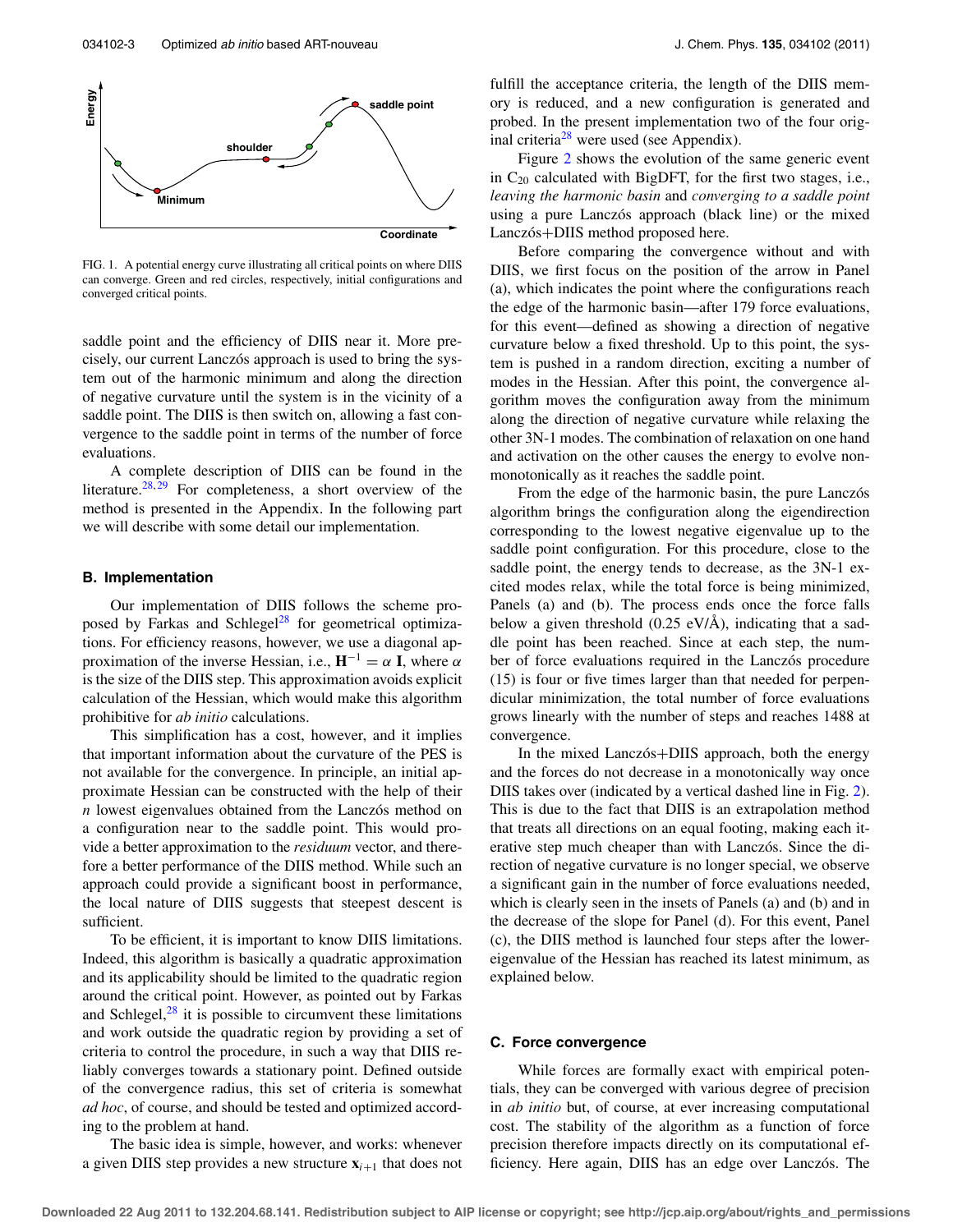<span id="page-3-0"></span>

FIG. 2. Convergence to a given saddle point for  $C_{20}$  using a pure Lanczós scheme (black line) or the mixed Lanczós-DIIS method presented in this paper (red line). Panels (a) and (b) show the energy and the norm of the total force profiles as a function of the cumulative number of force evaluations. Panels (c) and (d) present the lowest eigenvalue and the number of force evaluations as a function of the step number. The arrows in Panel (a) and (b) indicate the transition in the ART nouveau algorithm from steps for leaving the harmonic well to a convergence towards the saddle point.

latter requires a numerical derivation of forces to construct the partial Hessian matrix.

Thus their convergence requirement directly impacts the ability of a given algorithm to obtain a stable and meaningful lowest eigenvalue and its corresponding eigenvector. We find that in the case of the Lanczós algorithm, it is necessary to converge the wavefunctions with a tolerance one order of magnitude higher than that used in DIIS as well as in geometry optimization algorithms. This leads to an increase of more than 60% for the number of steps in the wavefunctions convergence algorithm. As a result, for each force evaluation, the cost of the Lanczós algorithm is increased by 60% with respect to the DIIS algorithm.

Moreover, because *ab initio* convergence is more difficult away from the minimum, especially near a transition state, the gain is even greater for the region where DIIS is applied contributing again to the increase in efficiency for the algorithm presented here.

# **D. Statistical characterization**

To fully ascertain the efficiency gain of this approach over the standard ART nouveau algorithm, we first turn to a 1000-atom model of amorphous silicon (a-Si) generated with ART nouveau and described with a modified Stillinger-Weber empirical potential.<sup>[15](#page-10-17)</sup> This low-cost model allows us to obtain extensive statistics on the real impact of these modifications. For each set of parameters in our study, three independent simulations of 1000 successful events have been carried out.

Because of the numeric character of the method and to the fact that the initial activation is done in a random fashion, ART nouveau does not guarantee that every attempted event converges to a saddle point. Thus, these failed events, together with the successful ones, should be also taken into account in a performance study. Moreover, some of the saddle points found are, in fact, only a shoulder inside a basin. In this case, the final minimum corresponds exactly to the original one. Such closed trajectory should not be counted either as a real event. Thus, our performance criterion takes into account both the number of force evaluations required for the three stages of a event and the number of real new configurations identified along a given trajectory.

These statistics averaged on three independent 1000 event trajectories are summarized in Table [I,](#page-4-1) for both pure Lanczós and Lanczós+DIIS. On average, using only the original Lanczós implementation, about 5 168 000 force evaluations and 2889 attempts were necessary to generate 1000 successful events for each trajectory. Of these events, only 5% turned out to have sampled shoulders instead of real saddle points connecting two basin and 95% of the successful events are real new events.

We implemented the Fast inertial Relaxation Engine (FIRE) method, $30$  a state-of-the-art minimization algorithm. Our original variable-step steepest descent method needed ∼450 force evaluations to converge to the new minimum, while the FIRE algorithm needs about 45. The mixed Lanczós+DIIS simulations presented here also use the FIRE algorithm.

Launching mixed Lanczós+DIIS simulations requires first to define a criterion for switching from one convergence algorithm to the other. While there is no well-defined criterion, we have observed that, in general, the system reaches the neighborhood of a critical point after the lowest-eigenvalue of the Hessian has passed through a minimum in value. To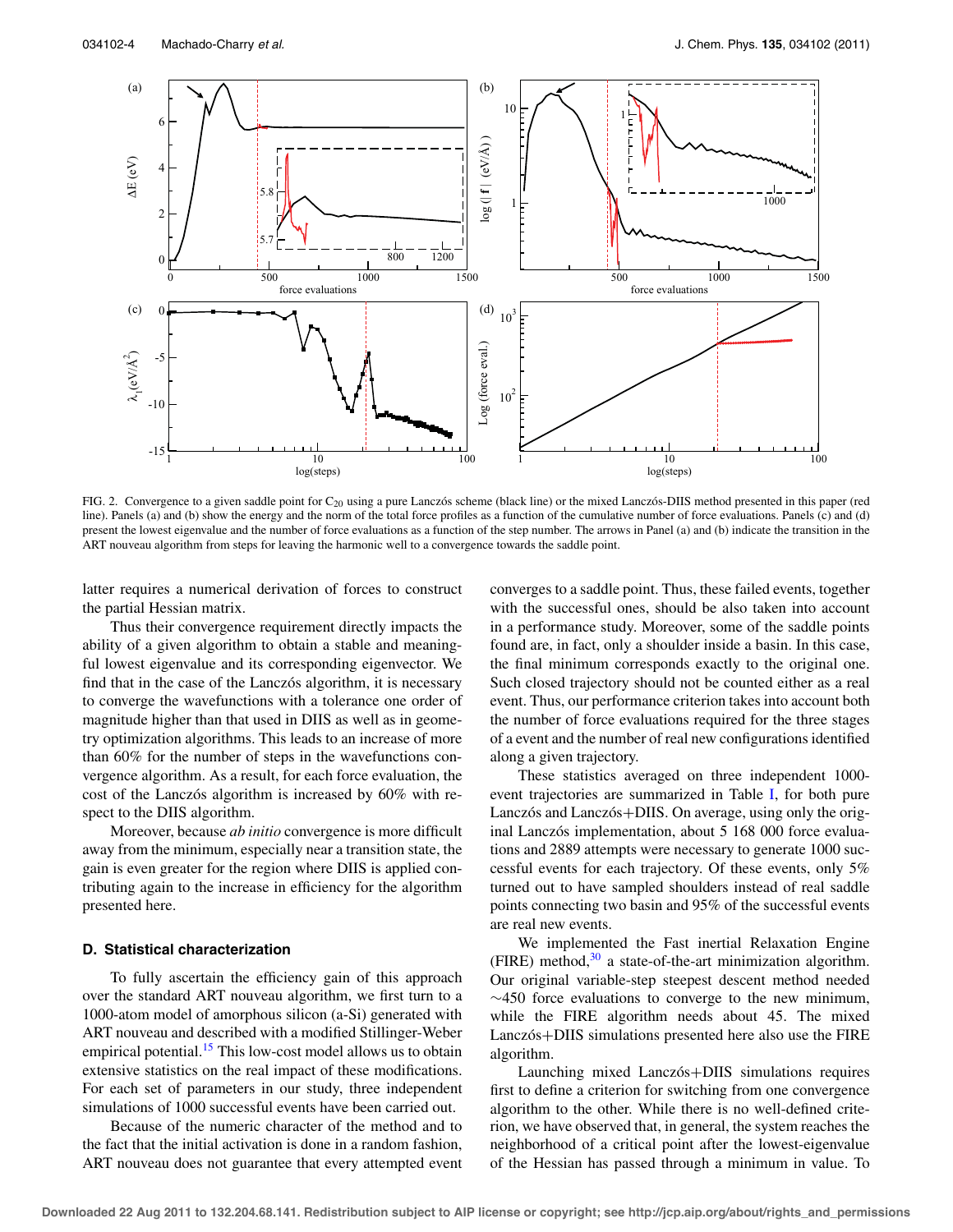<span id="page-4-1"></span>TABLE I. Amorphous silicon (*a*-Si): Statistic of the number of attempted and new (with respect to previous minimum) events obtained from three independent trajectories of 1000 successful events, each one using Lanczós+DIIS, as a function of the number of the Lanczós steps after the minimum in the lowest eigenvalue of the Hessian before launching DIIS (see text for details). Symbol ∞ means that only Lanczós method was used. For the ∞+FIRE and the simulations with DIIS, FIRE was used for relaxing from the saddle to the final minimum. The average number of force evaluation per successful event,  $\langle f \rangle_s$ , is obtained by dividing the total number of force calls needed to generate 1000 successful events by this number.

| Steps after minimum   | $\infty$ | $\infty +$ FIRE | 10   | 4    |      |  |
|-----------------------|----------|-----------------|------|------|------|--|
| $\langle f \rangle_s$ | 5168     | 4885            | 689  | 670  | 653  |  |
| Attempted events      | 2889     | 3021            | 2487 | 2650 | 2571 |  |
| New events            | 949      | 964             | 968  | 971  | 965  |  |

ensure that this minimum is significant and not a mere fluctuation, we impose that the slope in the change of this eigenvalue remains positive for a given number of Lanczós steps after this minimum, before launching DIIS (see, e.g., Fig.  $2(c)$ ). The impact of this present number of Lanczós steps after a minimum is presented in Table [I.](#page-4-1) We do not observe a clear decrease of the failed events as the number of steps increases, indicating that Lanczós takes us efficiently in the region near the saddle point.

Since DIIS can converge to any critical point, not just saddle points, we also observe that early launch of DIIS leads to an increase in the number of events going back to the initial minimum in some circumstances. However, Lanczós is costly and a longer use implies an increasing number of force evaluations. A careful balance must, therefore, be reached between decreasing the number of force calls and a high convergence rate to real saddle points. Because of this, we prefer requiring 4 Lanczós steps with a positive slope for the lowest-eigenvalue before calling DIIS. This choice of parameter guarantees that most converged critical points are real saddle points under most circumstances. On average, using only Lanczós+DIIS, about 670 000 force evaluations and 2650 attempts were necessary to generate 1000 successful events for each trajectory. And with a cost per new event, when the cost of all attempted and failed events is included, about seven times smaller than with the Lanzcós original algorithm, which represent a significant increase in overall efficiency.

# <span id="page-4-0"></span>**III. THREE APPLICATIONS OF ART NOUVEAU WITH BIGDFT**

While the large scale statistical analysis with an empirical potential of the Lanczós+DIIS scheme shows the clear advantage of this method, it is important to confirm that the method is applicable to systems described with an *ab initio* method. Here, we select BigDFT, a real-space wavelet-based DFT approach package with extremely efficient scaling, allowing the study of relatively large systems with a variety of boundary conditions.  $31, 32$  $31, 32$  $31, 32$  We focus on three test systems: a cluster of C<sub>20</sub>, a vacancy in bulk silicon, and a  $(2 \times 2)_C$  reconstruction at the surface of a 4H-SiC slab.

In Table [II,](#page-4-2) we summarize the set of *ab initio* conditions to the three systems studied here and the overall efficiency of the method. We note, in particular, that the number of force evaluations per event is significantly smaller than for the empirical potential, due to the smoother energy landscape associated with *ab initio*.

#### **A. Defects in C20 clusters**

As a first test case, we apply our activated scheme to a molecular system for which BigDFT has proven to be efficient for a large variety of systems, e.g.,  $C_{59}Pt^{33}$  $C_{59}Pt^{33}$  $C_{59}Pt^{33}$ ,  $Si_{30}C_{30}$ (Ref. [34\)](#page-10-31), and  $B_{80}$ .<sup>[35](#page-10-32)</sup> Here, we restrict ourselves to a small number of atoms, a cluster of 20 carbon atoms,  $C_{20}$ . Although this molecule counts only a small number of degrees of freedom, the exploration of its PES by an *ab initio* method can be a demanding task, if the study is not limited to small region of its configuration space.

<span id="page-4-2"></span>TABLE II. Comparison between various saddle point converging algorithms. ART nouveau refers to the algorithm presented here and applied to *a*-Si with Stillinger-Weber potential as well as three systems studied with *ab initio* method. Results on Pt(111) surface for ARTn (Olsen) and Dimer method are from Ref. [51.](#page-10-33) The modified dimer methods applied, with various *ab initio* schemes, to a small organic molecule (Ref. [52\)](#page-10-34) and a peptide in water (Ref. [53\)](#page-10-35). The doubleended growing string method (GSM) is used to find the transition state for H-transfer in methanol oxidation in  $VO<sub>x</sub>/SiO<sub>2</sub>$  (Ref. [54\)](#page-10-36). BC refers to boundary condition: bulk, isolated, surface, or solution. DOF is the number of degrees of freedom available for each simulation.  $\langle f \rangle$  is the number of force evaluations needed to go from a local minimum to a connected saddle point for a successful trajectory, while  $\langle f \rangle_s$  is obtained by dividing the total number of force calls in a simulation by the number of successful events. A/S gives the total number of attempted over the number of successful events in the simulation presented here.

| Algo.                 |           |             |            |        | ART <sub>n</sub> (Olsen) |          |              |          | Improved dimer          |                       | <b>GSM</b><br>6 |
|-----------------------|-----------|-------------|------------|--------|--------------------------|----------|--------------|----------|-------------------------|-----------------------|-----------------|
| Ref.                  |           | ART nouveau |            |        | 51                       |          | Dimer method |          | 52                      | 53                    |                 |
| System                | $a-Si$    | $V_{Si}$    | $C_{20}$   | SiC    | Pt(111)                  | Pt(111)  | Pt(111)      | Pt(111)  | $C_6H_{10}$             | PHBH/H <sub>2</sub> O | $VO_x/SiO_2$    |
| BC                    | Bulk      | Bulk        | Isol.e     | Surf.  | Surf.                    | Surf.    | Surf.        | Surf.    | Isol.                   | Sol.                  | Isol.           |
| Pot.                  | <b>SW</b> | DFT         | DFT        | DFT    | Morse                    | Morse    | Morse        | Morse    | DFT                     | OM/MM                 | DFT             |
| Method                |           | PBE         | <b>LDA</b> | PBE    |                          |          |              |          | B3LYP                   | AM1                   | B3LYP           |
| <b>DOF</b>            | 3000      | 645         | 60         | 222    | 3                        | 525      | 3            | 525      | 48                      | 144                   | 90 <sup>a</sup> |
| $\langle f \rangle$   | 235       | 210         | 322        | 262    | 145                      | 372      | 204          | 335      | 384 <sup>b</sup>        | 425 <sup>c</sup>      | 330             |
| $\langle f \rangle_s$ | 670       | 302         | 718        | 728    | 145                      | 2163     | 204          | 2148     | $\cdot$ $\cdot$ $\cdot$ | $\cdot$               | $\cdot$         |
| A/S                   | 2.72      | 79/78       | 434/201    | 134/75 | $\cdots$                 | $\cdots$ | $\cdot$      | $\cdots$ | $\cdots$                | $\cdot$               | $\cdots$        |

<sup>a</sup>Estimated number of degrees of freedom.

<span id="page-4-3"></span><sup>b</sup>Starting near the saddle point and not from a minimum.

<span id="page-4-5"></span><span id="page-4-4"></span><sup>c</sup>Approximate number extracted from Fig. 4 of Ref. [53;](#page-10-35) starting near the saddle point not from a minimum.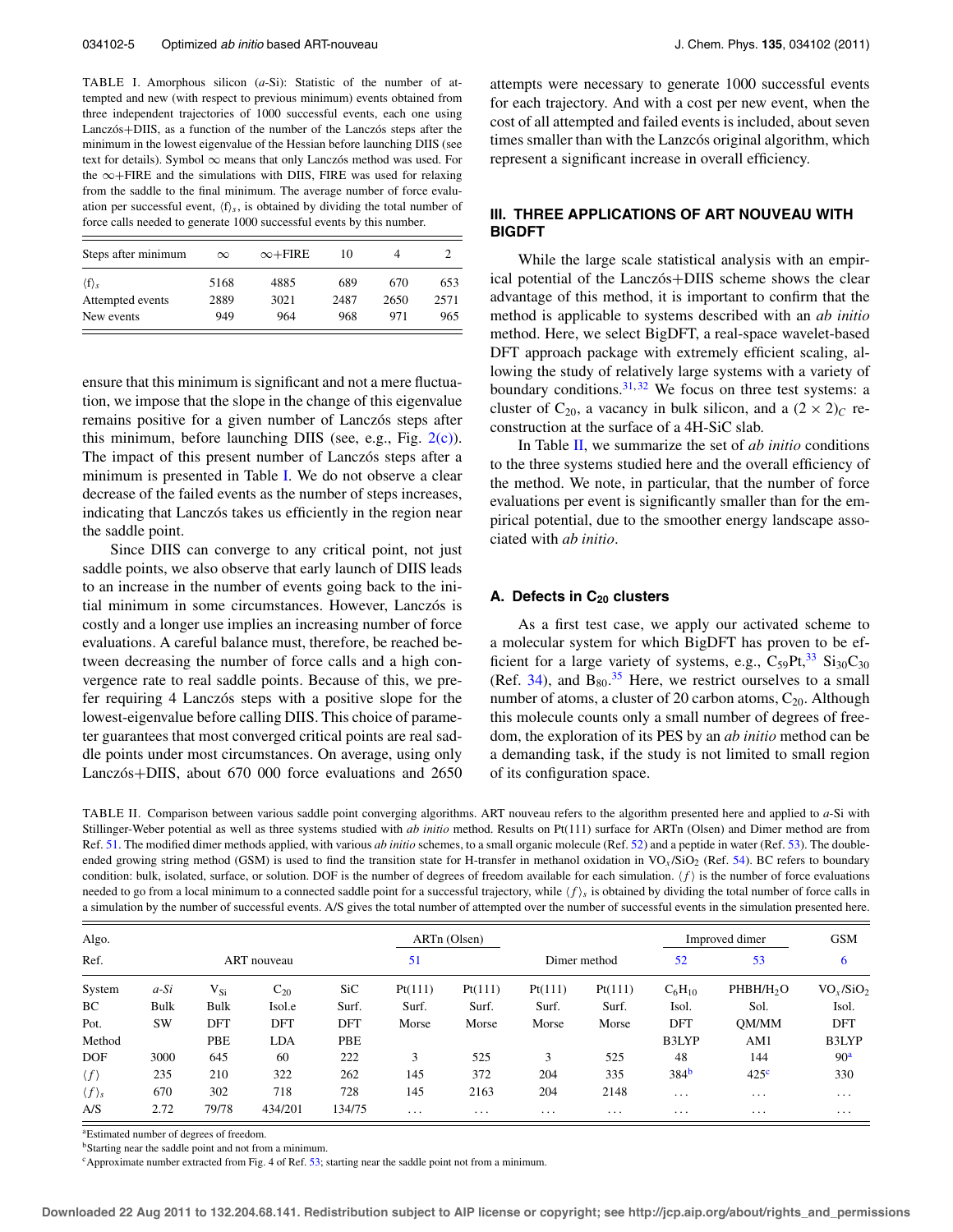<span id="page-5-1"></span>

FIG. 3. Exploration of  $C_{20}$ 's potential energy surface: Energy difference ( $\Delta$  energy) between each new relaxed structure (an event) and the total energy of the perfect C<sub>20</sub> fullerene (zero event). Horizontal full lines and green symbols represent the energy of those configurations accepted by the Metropolis test. Filled squares and open circles represent, respectively, closed and open configurations. For clearness, only the  $\Delta$  energy of the transition states of accepted events is drawn with dashed arrows. Metropolis temperature for (a) and (b) is 0.5 and 0.9 eV, respectively. In (b) green circles, accepted open configurations.

Experimental work on this cluster has shown that it can display a rich variety of structures including cages, bowls, graphene-like planes, rings, and linear chains.  $36-39$  $36-39$  From theoretical calculations, three of these structures can be considered as low-energy forms of  $C_{20}$  clusters: the planar ring, a curved graphitic bowl, and a closed-cage icosahedral fullerene. We have worked here within the local-density approximation (LDA) even though quantum Monte Carlo simulations suggest that this level of approximation leads to the wrong order in terms of the most stable structure for  $C_{20}$ .<sup>[40](#page-10-39)</sup> Nevertheless, there is still no consensus about which is the most stable structure as the energy order of the three geometries depends strongly on the level of approximation used for the *ab initio* energy calculation. This question will be analysed in detail in a forthcoming publication.

In our simulations, we limit ourselves to the study of the configuration space around the closed-cage fullerene structure which is known to be the global minimum in  $LDA<sup>40</sup>$  $LDA<sup>40</sup>$  $LDA<sup>40</sup>$  It is made only of 12 pentagons, thus the  $C_{20}$  cage is the smallest fullerene possible,  $39$  see Fig. [4\(a\).](#page-5-0) An interesting question regarding this  $C_{20}$  fullerene is whether it is possible to have other closed structures related to each other by Stone-Walestype transformations as it is the case of  $C_{60}$ . Stone and Wales<sup>41</sup> have shown that other structures than the icosahedral one are possible for the  $C_{60}$  isomer by interchanging the positions of two hexagons and two pentagons. In these transformations, two sigma bonds are broken and are replaced by two new ones. In the particular case of  $C_{20}$ , this type of transformation will lead necessarily to a reduction of the pentagons rings through the creation of four- and six-membered rings and the molecule will lose its fullerene characteristic.

In order to sample the activated mechanisms associated with Stone-Wales-type distortions, we use a local initialdeformation vector, centered on one atom picked at random and its nearest neighbors defined as those within a radius of 1.5 Å. Figure  $3(a)$  represents the ART exploration done on this system starting from the perfect  $C_{20}$  fullerene, with a fictitious Metropolis temperature of 0.5 eV. Each newly generated configuration is classified in terms of its open or closed character. The topological criterion for this determination is as follows: In a closed cluster every carbon atom is bonded to three others, while in an open system, the coordination of at least one atom is lower than three.

Figure  $3(a)$  shows an extensive sampling, with more than 100 events, of the PES around the  $C_{20}$  fullerene. Although some open structures are observed along the simulation, the low fictitious temperature of the Metropolis test confines the exploration to the configuration space of closed structures. At least 14 closed and 41 open distinct structures were obtained. In general, closed configurations are lower in energy with respect to the open ones (the energy of closed configurations ranging between 0.9 and 3.7 eV above that of the  $C_{20}$  fullerene, while the open ones are at least 2.8 eV above). Figures  $4(b)$ ,  $4(c)$ , and  $4(d)$  show the three lowest energy structures observed along this ART exploration. The structure depicted in Fig.  $4(b)$  is the result of one Stone-Wales

<span id="page-5-0"></span>

FIG. 4.  $C_{20}$  clusters: (a) Perfect  $C_{20}$  fullerene. (b)–(d) The three lowest energy structures and their energy difference with respect to the perfect  $C_{20}$  fullerene. For clarity, tetragons and hexagons are emphasized by shaded green and yellow colors. (e) A planar structure found along the simulation.

**Downloaded 22 Aug 2011 to 132.204.68.141. Redistribution subject to AIP license or copyright; see http://jcp.aip.org/about/rights\_and\_permissions**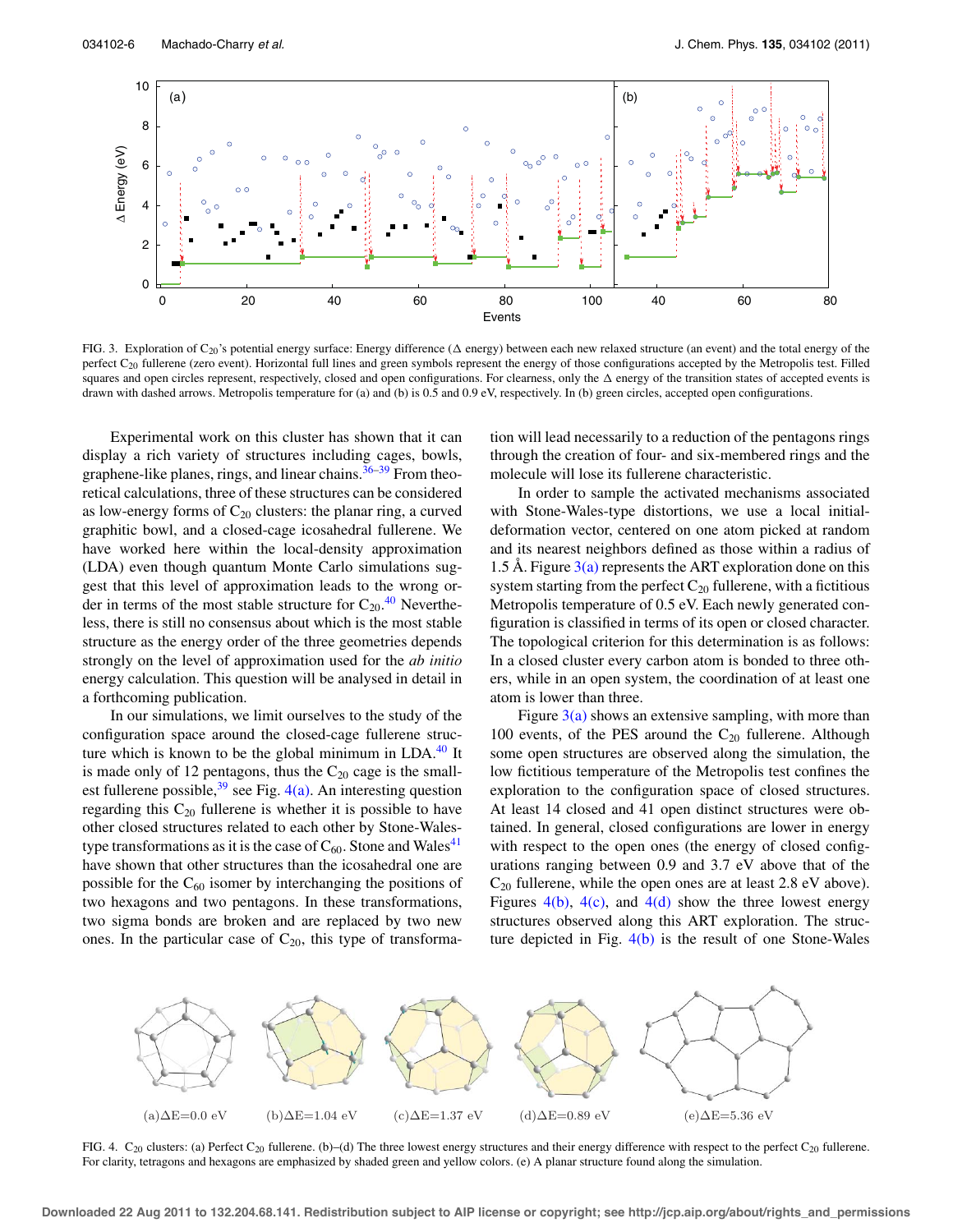transformation on the perfect  $C_{20}$  fullerene: four pentagons are destroyed forming two tetragons and two hexagons, increasing the total energy by 1.04 eV. A second Stone-Wales transformation (Fig.  $4(c)$ ), on the latter structure, breaks another two pentagons and one tetragon generating a configuration with three hexagons, three tetragons, and six pentagons, increasing again the total energy by 0.33 eV. Finally, another Stone-Wales transformation, on the latter structure, leads to an arrangement of the three hexagons and three tetragons in a ring shape, with three pentagons at each side for forming the cage. This structure is stabilized by its higher symmetry and falls by almost 0.5 eV compared to the previous structure with an energy only 0.80 eV above the fullerene one.

Figure [3\(b\)](#page-5-1) presents an exploration of PES with a higher Metropolis temperature (0.9 eV), allowing a better sampling of opened structures. Here, we start from the structure shown in Fig.  $4(c)$ , with an energy 1.37 eV above the minimum. With a higher temperature, we see that the exploration moves rapidly to sample less stable higher energy configurations with respect to the fullerene cage, strongly favoring open-cage and even planer structures as that depicted in Fig. [4\(e\).](#page-5-0)

In conclusion, using ART-BigDFT, we were able to identify all the low-energy structures that emerge from the sequential application of Stone-Wales-type transformations in the perfect  $C_{20}$  fullerene. Using the mixed Lanczós+DIIS scheme, only 718 force evaluations were needed on average to generate a successful event, allowing us to get five events per day working with 40 cores and in a Message Passing Interface (MPI) scheme.

#### **B. Vacancy diffusion in silicon bulk**

We now move to a system with a large number of degrees of freedom, a 215-atom *c*-Si bulk system with a single vacancy, increasing the computational effort required for each *ab initio* force evaluation. Because we are only interested in events associated with the vacancy, the effective PES is simpler than for the  $C_{20}$ , as only the vacancy's nearest-neighbors and their surroundings are directly involved in the diffusion process.

Here, we focus more precisely on the neutral vacancy diffusion in bulk silicon at zero pressure. This defect's diffusion mechanism has been extensively described in previous works.<sup>19, [42,](#page-10-41) [43](#page-10-42)</sup> It has been shown that this system can undergo three different low-energy activated mechanisms that can be characterized in terms of the local Jahn-Teller (JT) tetragonal structure distortion of the vacancy.

This symmetry-breaking allows the four vacancy nearest neighbor atoms be paired two by two, forming a threefold degenerate state (JT<sup>*a*</sup> :  $a \in \{x, y, z\}$ ) depending on the plane in which both pairs are located. The first activated mechanism (labelled hereafter  $\alpha$ ) leads to the migration of the JT<sub>*i*</sub> distortion to a nearest-neighbor site, preserving the same orientation,  $JT_i^a \rightarrow JT_j^a$ . This is done by the jump of one of the nearest-neighbor atoms along a direction almost parallel to  $\langle 111 \rangle$  towards the vacant site. At finite temperature, this mechanism's transition state corresponds to the so-called split vacancy configuration.<sup>[43](#page-10-42)</sup> Nevertheless, at zero temperature this structure lies in a shallow well along the path of this

<span id="page-6-0"></span>

FIG. 5. Schematic representation of the total minimum-energy path for the simple diffusion at zero temperature. The intermediate minima is localized at  $\sim$  0.04 eV and  $\sim$  0.24 Å with respect to the barriers.

transition, see Fig. [5.](#page-6-0) A state which is easily smeared out by the thermal vibrations at room temperature. There is no diffusion either for the vacancy in the second activated mechanism, but a reorientation of the JT distortion. This corresponds to a rotation of the JT tetrahedron,  $JT_i^a \rightarrow JT_i^b$  (labelled hereafter,  $β$  if  $a ≠ b$  and  $γ$  if  $a = b$ ), due to the rearrangement of the atoms pairs in it. Finally, one combination of previous mechanisms can lead to the migration of the JT distortion, together with its reorientation,  $JT_i^a \to JT_j^b$  (labelled hereafter  $\delta$ ).

Figure [6](#page-6-1) shows the sampling of activated mechanisms related with the vacancy for our simulations, where only initial local deformations centered on the atoms surrounding are applied. All events are started at a lowest-energy state JT*<sup>a</sup> <sup>i</sup>* . During sampling, we find successfully all mechanisms described above. The average value of the activation energy for the diffusion mechanism ( $\alpha$  and  $\delta$ ) and the reorientation mechanism ( $\beta$  and  $\gamma$ ) are, respectively, 0.32 and 0.27 eV, in good agreement with previous studies. $42, 43$  $42, 43$  $42, 43$  The spreading around these average values is connected to the DIIS convergence criteria used in the present exploration, as illustrated in Fig. [6](#page-6-1) where this criterion was reduced after event number ten. In addition, due to the fact that we are working at zero temperature, some events fell in the intermediate minima between two JT configuration, i.e., in the split vacancy structure.

<span id="page-6-1"></span>

FIG. 6. Sampling of activated mechanisms related with the vacancy. Energy difference for each event is measured with respect to the energy of the relaxed vacancy.  $\alpha = JT_i^a \rightarrow JT_j^a$ ,  $\beta = JT_i^a \rightarrow JT_i^a$ ,  $\gamma = JT_i^a \rightarrow JT_i^b$  and  $\delta = \mathrm{JT}^a_i \to \mathrm{JT}^b_j$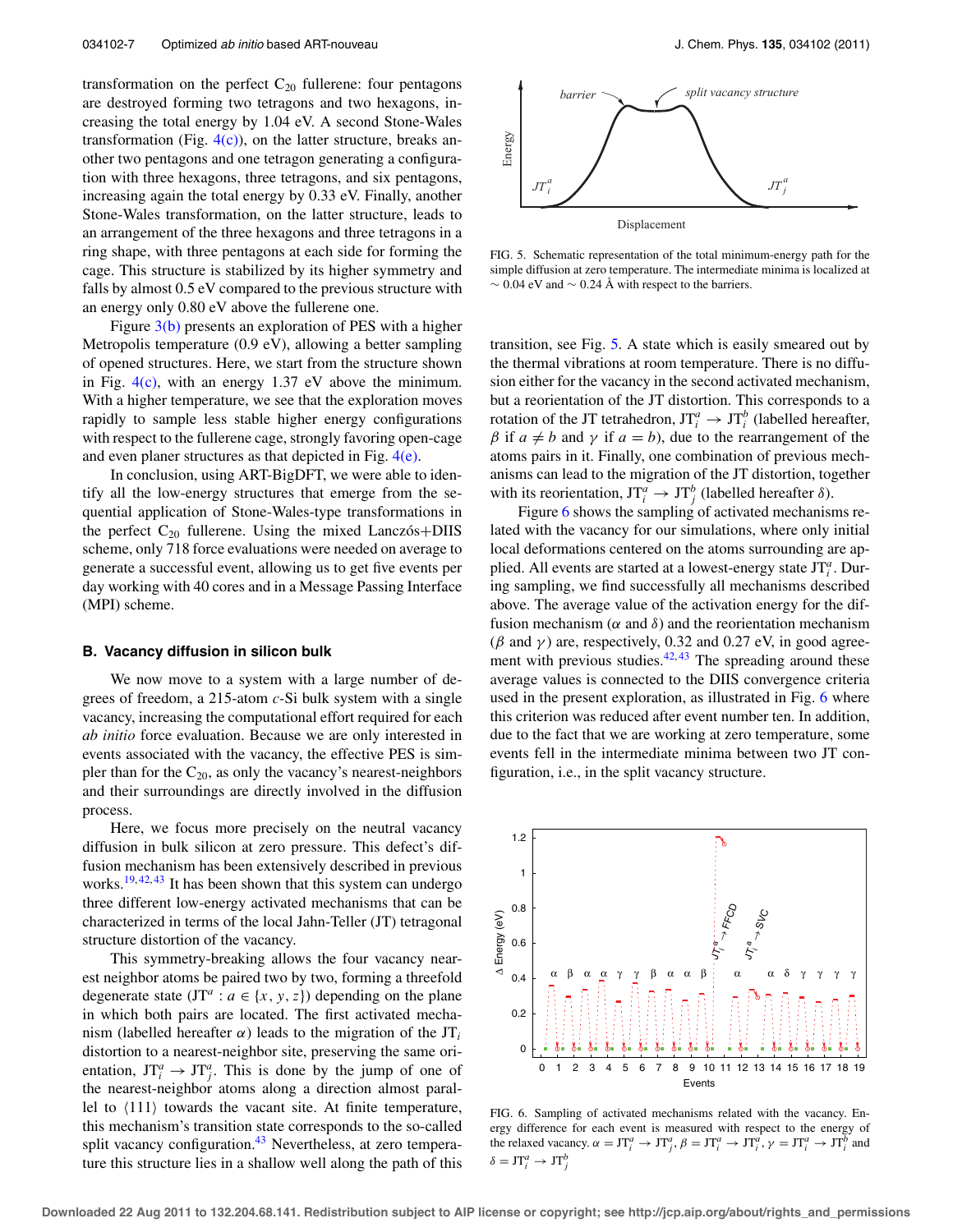<span id="page-7-0"></span>

FIG. 7. Top and side view of the SiC  $(000\bar{1})$  surface with the three possible high-symmetry positions of the adatom (white ball).

As we shown in Fig. [6,](#page-6-1) we have also observed highenergy transition events that involve complex atomistic rearrangements.<sup>16, [19](#page-10-18)</sup> This event corresponds to the bondexchange move proposed by Wooten *et al.*<sup>[44](#page-10-43)</sup> as a mechanism for amorphization and leads to the fourfold coordinated defect.[45](#page-10-44)

Regarding the computational cost, on average, each successful event demands 302 force evaluations. This reduction of 42%, with respect to the 700 force evaluations necessary in a previous *ab initio* ART exploration,  $\frac{19}{19}$  $\frac{19}{19}$  $\frac{19}{19}$  is in the line of the 33% reported above for *a*-Si. Indeed, in the previous *ab initio* ART exploration (i.e., with pure Lanczós method) the force calculations for unsuccessful events were not in-cluded in the latter's number.<sup>[19](#page-10-18)</sup> The more efficient activation algorithm coupled with the highly parallelizable BigDFT allows us to generated up to five events per day for this system using 430 cores in a MPI parallization scheme.

# **C. Reconstruction of 4H-SiC surfaces**

Finally, we consider a surface reconstruction of SiC, a system of intermediate size but with a rich dynamics. In this type of system, the number of atoms involved in the rearrangement of the surface, essentially the atoms on the top layer and, sometimes, those below, determine a large sector of the energy landscape to be explored. Here, we focus on the  $(2 \times 2)_C$  reconstruction of the 4H hexagonal polytype of SiC, a system of great interest nowadays.<sup>[46–](#page-10-45)[48](#page-10-46)</sup>

The structural description of the atoms in the  $(2 \times 2)_C$ reconstruction of the SiC  $(000\bar{1})$  is quite puzzling: after Si sublimation of the sacrificial layer, a  $2 \times 2$  cell does have four dangling bonds (DB), one per surface C atom. Experimentally, Seubert *et al.*[49](#page-10-47) found evidence of an adatom per unit cell in the surface, which should reduce the electronic instability due to the DBs. This adatom is likely localized in one of the three high-symmetry positions of the surface *H*3, *T*4, and top (see Fig. [7\)](#page-7-0). A model of a silicon adatom in position  $H_3$ , such it occupies a three-fold coordinated hollow site, appears as the model with better agreement with the experimental evidence. In a recent work Magaud *et al.*[50](#page-10-48) supported this hypothesis with an *ab initio* study on the three proposed structures. They observed that a Si atom in  $H_3$  site is around 1.12 eV more stable than that in a  $T_4$  site, and the *top* is found to be more than 2.0 eV higher than the former.

Here with the help of ART, we sampled the PES in a more exhaustive way. Contrary to the work of Magaud *et al.*, we do not have to impose any constraint on the symmetry, allowing us to get insight about the possible diffusion mechanisms of the atoms at this kind of surface. Instead of using the conventional  $(2 \times 2)_C$  representation with one adatom only per unit cell as was done by Magaud *et al.*, we considered an orthorhombic cell representation with two adatoms per unit cell. We launched a set of independent simulations to sample the energy landscape around three configurations (both adatoms being in the same configuration) with a Metropolis temperature 0.5 eV. Initial activations were performed using only initial local deformations, centered at random on one superficial atom, with a radius of 2.5 Å.

The barriers sampled in our simulations are represented in Fig. [8.](#page-8-0) In agreement with a previous result,  $50$  the most stable structure arising from the exploration is a configuration where both adatoms are in  $H_3$  sites, about 2.6 eV below the *T*4. The energy discrepancy with respect to previous calculations (2.24 eV for two adatoms) has been verified to be due to the use of  $\Gamma$  point only during the exploration. In our simulations pure *T*<sup>4</sup> configurations have a very unstable character. Indeed, this configuration appears as a saddle configuration in the migration mechanism of the adatoms between two  $H_3$ sites. Moreover, we never observed a configuration consisting of both atoms in top sites as a local minimum as far all the simulations starting from this configuration relaxed in to a  $H_3$ symmetry. As we see in Fig. [8,](#page-8-0) less stable minimum other than the  $H_3$  one were observed; however, they do not conserve the experimental symmetry of the observed  $(2 \times 2)_C$  reconstruction. One of these structures the  $H_3T_4$  configuration appears to be an intermediate configuration for migration of adatoms over the surface.

This mechanism can be described as a collective migration of both adatoms along the  $(10)$  surface direction in to the corresponding neighbor  $H_3$  site. Starting from both adatoms in  $H_3$  configuration, event  $E_0(H_3H_3)$  in Figs. [9](#page-8-1) and [10,](#page-9-0) it follows  $E_2(H_3T_4) \rightarrow E_3(T_4H_3) \rightarrow E_4(H_3H_3)$ . The configuration of the transition state between  $E_2$  and  $E_3$  minima is close to a  $T_4$  symmetry (see Fig. [10\)](#page-9-0). We should note, however, that the energy barrier for this mechanism is high and that it has a low-probability at low temperatures.

In conclusion, using ART-BigDFT we were able to identify the low-energy structures of the silicon adatoms on top of the reconstructed  $(2 \times 2)_C$  SiC surface as well as their surface diffusion pathway. On average, one successful event demands 728 force evaluations and we get four events per day working with 136 cores in a MPI parallization scheme.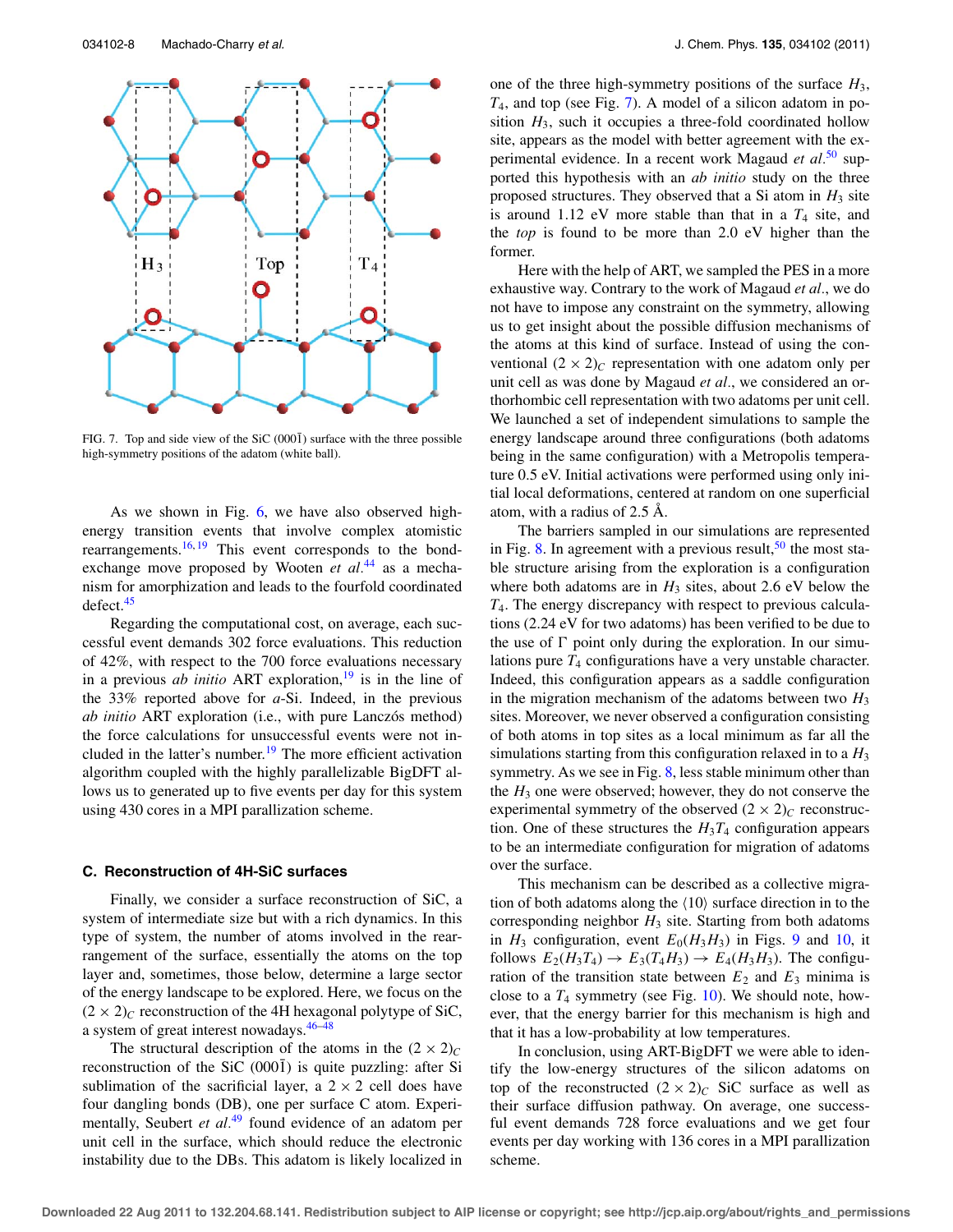<span id="page-8-0"></span>

FIG. 8. Seven independent exploration of 4H-SiC's PES: Energy difference of each event with respect to the total energy of the *H*<sub>3</sub> symmetry configuration. Green full lines and squares, accepted configurations, red dashed lines, transition states, black square symbols, rejected events. For clearness, only the  $\Delta$  energy of the transition states of accepted events is drawn with dashed arrows.

#### **IV. COMPARISON WITH OTHER METHODS**

It is possible to compare this version of ART nouveau with other algorithms. An extensive study by Olsen *et al.* has shown that with the same method, an increasing number of degrees of freedom makes convergence to the transition much more difficult.<sup>51</sup> With the same parameters, for example, ART nouveau as implemented by Olsen *et al.* takes, on average, only 145 force evaluations to converge to an adjacent saddle point when a single atom is allowed to move on a frozen surface, while it takes about 930 force evaluations when seven atoms can move and 2163 with 175 free atoms. This is generally what we observe here as shown in Table  $II$ , if we take into account the effective number of degrees of freedom: the number of force evaluations required to converge to a saddle point in the case of vacancy diffusion in *c*-Si, with four atoms that can diffuse in the void, is only 210, while it is 262 for diffusion on a SiC surface, where half the atoms are buried, and 322 in  $C_{20}$ , where all atoms participate in events. Since the effective size of events, i.e., the average number of atoms involved in an event, saturates with increase in system size, Olsen *et al.* found that, although methods using an exact Hessian calculations were significantly more efficient for lowdimensional systems, in all cases, the dimer and ART nouveau methods were preferable in high-dimensional systems, especially when sampling a large number of transition states was needed.

We observe a similar situation when looking at the global reaction route mapping (GRRM) by Ohno and Maeda,<sup>[12](#page-10-10)</sup> a

<span id="page-8-1"></span>

FIG. 9.  $\Delta$  of energy with respect of the cumulative displacement between the events  $E_0$ ,  $E_2$ ,  $E_3$ , and  $E_4$  in Panel (a) of Fig. [8.](#page-8-0) Green squares, minimum configurations, red dashed lines, transition states.

systematic approach for finding transition states, which requires the full search for pathways through a hypersphere around a local minimum. Even for the smallest system studied in Ref.  $55$ , H<sub>2</sub>CO, including Hessian calculations, the algorithm requires a total of 14 600 force evaluations to find all nine pathways, a number that increases rapidly with size and which corresponds to more than 20 successful ART events. If GRRM could be preferable for small systems, ART nouveau and similar methods are clearly favored with increasing number of degrees of freedom.

Table [II](#page-4-2) compares the efficiency of the current implementation of ART nouveau combined with empirical and *ab initio* forcefield to the results obtained by Olsen *et al.* with the dimer method and their own implementation of ART nouveau. In both cases, results are for an open-ended search. We also compare with the double-ended growing string method by Goodrow *et al.*<sup>[6](#page-10-4)</sup> as well as recent ver-sions of the dimer method,<sup>[10](#page-10-8)</sup> that of Heyden *et al.*<sup>[52](#page-10-34)</sup> and that Kästner and Sherwookd, $53$  which are applied this time to double-ended problems. Neither of these works start from a local minimum, simplifying convergence to a transition state as compared with an unbiased search as with ART nouveau. In the first case, an initial pathway is constructed using the growing string method $4$  and the dimer method is used to re-fine the configuration closest to the transition state.<sup>[52](#page-10-34)</sup> In the second case, the method is tested starting from various points on a previously generated reaction trajectory.<sup>53</sup>

Overall, when using an empirical potential, which allows a more accurate calculation of the force's first derivative, ART nouveau requires about 235 force evaluations to converge to a nearby transition state compared with 335 with the dimer method of Olsen *et al.*<sup>[51](#page-10-33)</sup> The improvement is even more significant when including the full cost of missed events and the final minimization. In this case, ART nouveau with about 670 force calculations is more than three times faster than the dimer.

Similarly, with *ab initio* forces, BigDFT-ART results, even starting from a local minimum, show a 20%–30% efficiency gain as compared with the work of Heyden *et al.*[52](#page-10-34) and Käster and Sherwoord.<sup>53</sup> Removing the force calculations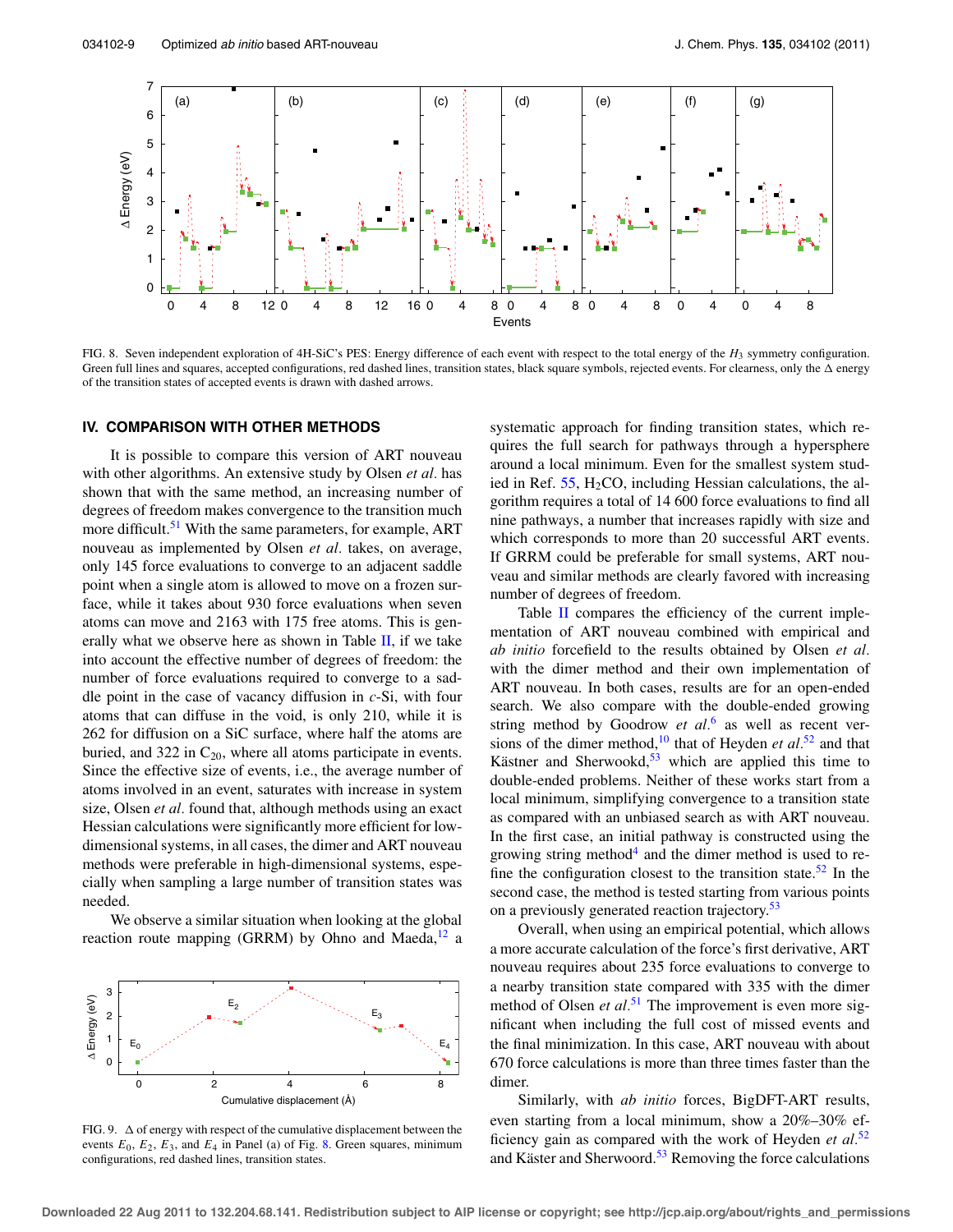<span id="page-9-0"></span>

FIG. 10. Schematic representation of the events depicted in Fig. [9.](#page-8-1)  $E_0(H_3H_3)$ ,  $E_2(H_3T_4)$ ,  $E_3(T_4H_3)$ , and  $E_4(H_3H_3)$ .

needed to leave the harmonic basin in ART nouveau simulations, about 70%–80%, we find rather a 55%–70% gain in efficiency. Comparing with results of Goodrow *et al.* with the diffusion of a vacancy in Si, a system with a comparable effective number of degrees of freedom, we note that, even openended, BigDFT-ART is about 60% faster.

# **V. CONCLUSIONS**

Open-ended saddle point methods provide a simple way to sample the energy surface and reaction pathways for complex systems, from molecules to bulk and surfaces. These methods can be costly; however, which is why they were not regularly used for finding transition states and pathways.

In this paper, we revisit the basic algorithm behind the activation-relaxation technique (ART nouveau), introducing a two-step convergence to the saddle point, first with the previously used Lanczós scheme and turning to DIIS near the transition state. This modification allows us to improve the efficiency of the algorithm, in terms of the required number of force evaluations, by a factor of 3, to a little more than 300 in certain cases, a crucial improvement for coupling this method with *ab initio* packages. It also provides a more stable algorithm, that requires fewer adjustments to new systems and can work, for the most part, with less stringent convergence on the forces, decreasing further its computational cost.

The improvements presented here should make systematic unbiased studies of diffusion mechanisms very competitive even with more traditional approaches where pathway are first guessed before being refined, such as NEBM, while providing an unbiased search for mechanisms.

More important, the efficiency of this mixed algorithm is demonstrated, coupled with BigDFT, on a number of problems that go beyond saddle-point refining: sampling the potential energy surface of  $C_{20}$ , the self-diffusion mechanisms of a  $V_{Si}$  in bulk  $c-Si$  and finding reconstruction pathways at the surface of SiC. This opens up the possibility of applying on a regular basis this type of extensive unbiased search for activated events and low-energy structures more systematically to systems needing *ab initio*-level description.

# **ACKNOWLEDGMENTS**

We acknowledge support by Nanosciences Foundation in the frame of MUSCADE Project. Partial funding was also provided by the Natural Science and Engineering Research Council of Canada, the Fonds Québécois de Recherche Nature et Technologie, and the Canada Research Chair Foundation. We would like to acknowledge the valuable comments of Dr. Laurence Magaud. This work was performed using HPC resources from GENCI-CINES (Grant No. 2010 c2010096323) and from Réseau Québecois de Calcul de Haute Performance (RQCHP).

# **APPENDIX: DIIS METHOD**

In a geometry optimization context, DIIS can be seen as a linear interpolation (and extrapolation) of a previously known set of structures  $\{x_i\}$  (the DIIS memory) that minimize the norm of a *residuum* **r** associated with the structure **x**∗,

<span id="page-9-1"></span>
$$
\mathbf{x}^* = \sum c_i \mathbf{x}_i, \quad \text{where} \quad \sum c_i = 1. \tag{A1}
$$

Each structure  $\mathbf{x}_i$  has an associated *residuum* vector  $\mathbf{e}_i$  defined by the displacement

$$
\mathbf{e}_i = \mathbf{x}_i^N - \mathbf{x}_i,\tag{A2}
$$

where  $\mathbf{x}_i^N$  is a *pure* Newton optimization step, i.e.,

$$
\mathbf{x}_i^N = \mathbf{x}_i + \mathbf{H}^{-1} \mathbf{f}_i,\tag{A3}
$$

where  $f_i$  is the force (negative of the total energy gradient) and **H**−<sup>1</sup> the inverse Hessian (second derivative of the total energy) at  $\mathbf{x}_i$ . Thus, the *residuum* vector  $\mathbf{e}_i$  is

$$
\mathbf{e}_i = \mathbf{H}^{-1} \mathbf{f}_i. \tag{A4}
$$

The coefficients  $c_i$  in Eq.  $(A1)$  can be obtained by assuming linearity in the *residuum* vector **r**, i.e.,

$$
\mathbf{r} = \sum c_i \mathbf{e}_i,\tag{A5}
$$

and minimizing  $|\mathbf{r}|^2$  such that  $\sum c_i = 1$ . This leads to the system of equations

$$
\begin{pmatrix} a_{1,1} & \dots & a_{1,i} & 1 \\ \vdots & \ddots & \vdots & \vdots \\ a_{i,1} & \dots & a_{i,i} & 1 \\ 1 & \dots & 1 & 0 \end{pmatrix} \begin{pmatrix} c_1 \\ \vdots \\ c_i \\ \lambda \end{pmatrix} = \begin{pmatrix} 0 \\ \vdots \\ 0 \\ 1 \end{pmatrix}, \quad (A6)
$$

where each matrix element  $a_{ij}$  is defined as the product of individual *residuum* vectors,  $a_{ij} = e_i^T e_j$  and  $\lambda$  is a Lagrange multiplier. The resulting geometry **x**<sup>∗</sup> is the one that minimizes the *residuum* **r** within the searching space  $\{x_i\}$ . If the structure **x**<sup>∗</sup> is not the exact solution, a new structure is added to the memory as

$$
\mathbf{x}_{i+1} = \mathbf{x}^* + \mathbf{r} = \sum c_i (\mathbf{x}_i + \mathbf{e}_i) = \sum c_i \mathbf{x}_i^N \tag{A7}
$$

and the iteration is continued.